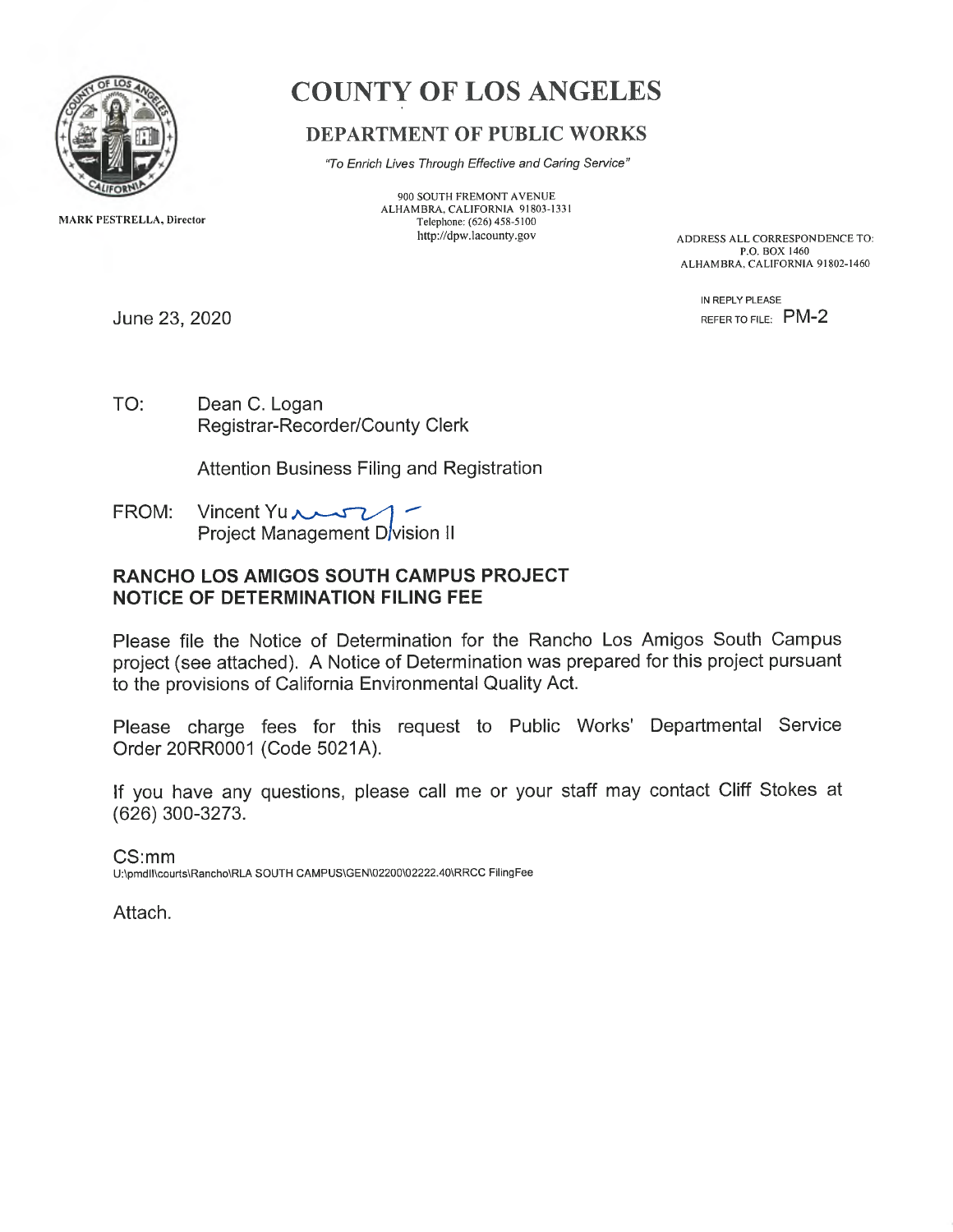# Notice of Determination and a set of the Appendix D

| TO:                                         |                      | <b>FROM:</b>                              |  |
|---------------------------------------------|----------------------|-------------------------------------------|--|
| $\boxtimes$ Office of Planning and Research |                      | Public Agency: County of Los Angeles      |  |
| For U.S. Mail:                              | Street Address:      | Address: 900 S. Fremont Avenue, 5th Floor |  |
| P.O. Box 3044                               | 1400 Tenth Street    | Alhambra, CA 91803-1331                   |  |
| Sacramento, CA 95812-3044                   | Sacramento, CA 95814 | Contact: Cliff Stokes, Project Manager    |  |
|                                             |                      | $(626)$ 300-3273<br>Phone                 |  |
| ⊠ County Clerk                              |                      |                                           |  |
| County of: Los Angeles                      |                      | Lead Agency (if different from above):    |  |
| Address: 12400 Imperial Highway             |                      |                                           |  |
| Norwalk, CA 90650                           |                      | Address:                                  |  |
|                                             |                      |                                           |  |
|                                             |                      | Contact:                                  |  |
|                                             |                      | Phone:                                    |  |

#### SUBJECT: Filing of Notice of Determination in compliance with Section 21108 or 21152 of the Public Resources Code.

State Clearinghouse Number (if submitted to State Clearinghouse): 2017081017

Project Title: Rancho Los Amigos South Campus Project

Project Applicant: County of Los Angeles

Project Location (include county): Located on County-owned property within the City of Downey. Bound by Flores St. and Golondrinas St. to the north, Gardendale St. to the south, Laurel Ave. to the west, the Union Pacific Railroad to the southwest, and a strip that runs east along Consuelo St.to Paramount Blvd.; 7601 E. Imperial Highway, Downey CA 90242; APN 6245-016-934. See attached figures.

Project Description: The Project would construct up to 650,000 square feet of floor area for the ISD Headquarters, Probation Dept. Headquarters, and County Office Building. The Project would also construct two parking structures and all necessary infrastructure improvements. The Project would also relocate a portion of County uses into two Individually Eligible buildings within the Historic Ditsrict which would be adaptively reused: LACO No. 1238 (Casa Consuelo) and LACO No. 1300 (Power Plant). LACO No. 1301 (Water Tower) would be restored and LACO No. 1302 (Shop & Laundry) would be mothballed for future County use. A total of 103 buildings, structures, and features would be demolished. Remedial activities related to the contaminated groundwater plume would occur on the Project Site, following the demolition of LACO No. 1276. A work plan is currently in development for approval by the Los Angeles Regional Water Quality Control Board to address the cleanup. All removed groundwater and soils would be transported and disposed of at an appropriatley permitted treatment or disposal facility in accordance with state and federal guidelines. The remedial excavation would be backfilled with uncontaminated on-site soil and supplemented by clean import fill. New monitoring wells would be installed to demonstrate that remedial activities have been successfully implemented.

| This is to advise that the                 | County of Los Angeles   | $(\boxtimes$ Lead Agency or $\Box$ Responsible Agency)        | has approved the above |
|--------------------------------------------|-------------------------|---------------------------------------------------------------|------------------------|
| described project on<br>described project. | June 23, 2020<br>(Date) | and has made the following determinations regarding the above |                        |

- 1. The project  $[\boxtimes]$  will  $\Box$  will not] have a significant effect on the environment.
- 2.  $\boxtimes$  An Environmental Impact Report was prepared for this project pursuant to the provisions of CEQA.  $\Box$  A Negative Declaration was prepared for this project pursuant to the provisions of CEQA.
- 3. Mitigation measures  $[\boxtimes]$  were  $[\Box]$  were not] made a condition of the approval of the project.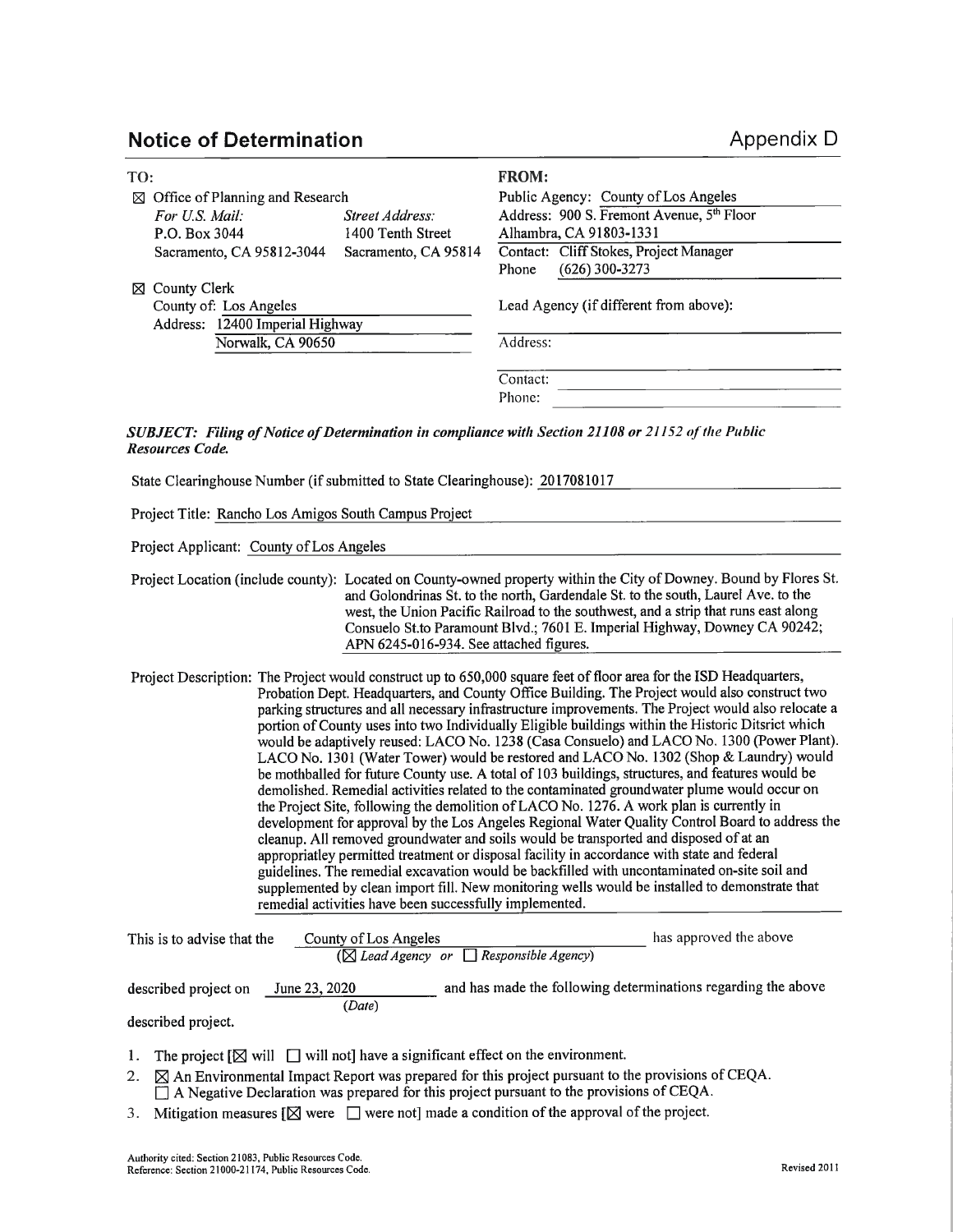- 4. A mitigation reporting or monitoring plan  $[\boxtimes]$  was  $\Box$  was not] adopted for this project.
- 5. A statement of Overriding Considerations  $[\boxtimes]$  was  $\Box$  was not] adopted for this project.
- 6. Findings  $[\boxtimes]$  were  $\Box$  were not] made pursuant to the provisions of CEQA.

This is to certify that the final EIR with comments and responses and record of project approval, or the Negative Declaration, is available to the General Public at:

ftp://dpwftp.co.la.ca. us/pub/pmd/Rancho%20Los%20Amigos%20South%20Campus%20EIR/

| Signature (Public Agency) $\overline{A}$ | Title: ASSISTANT DEPUTY DIRECTOR, PU |
|------------------------------------------|--------------------------------------|
| Date: $6 - 23 - 2020$                    | Date Received filing at OPR:         |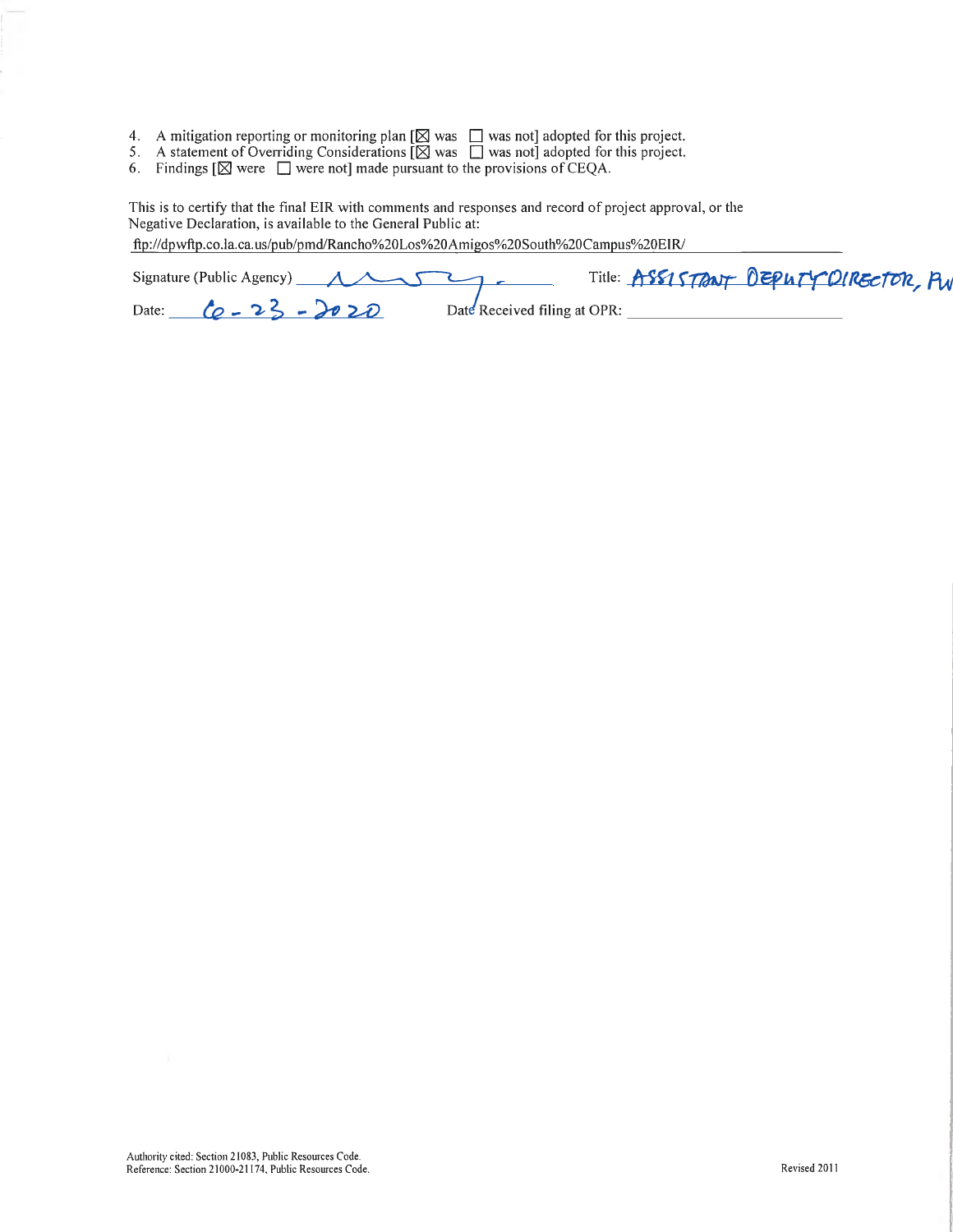

SOURCE: NAIP, 2016 (Aerial); Los Angeles County Department of Public Works 2017<br>Notice of Determination<br>Notice of Determination

Figure 1 **ESA** Project Location